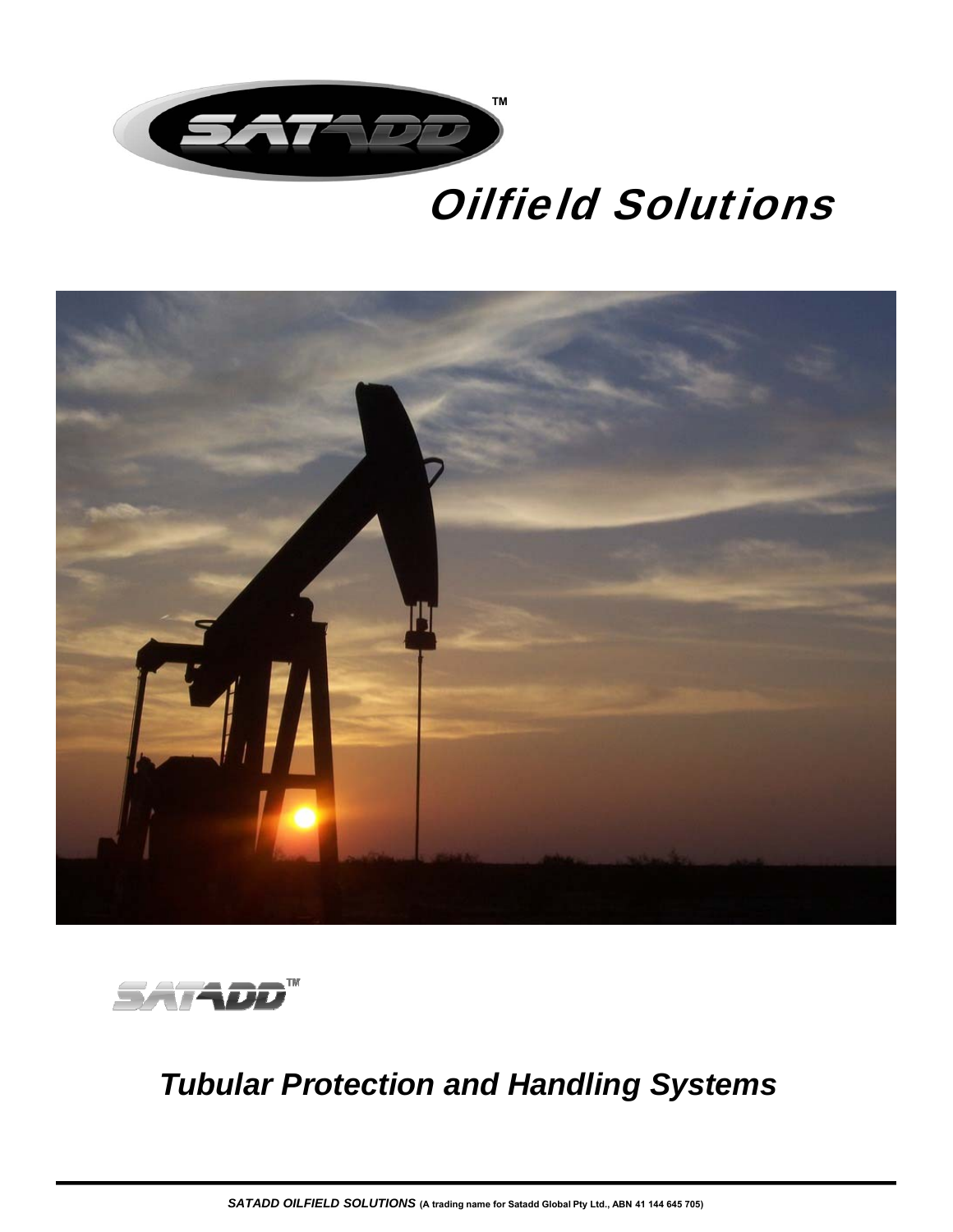

#### **Thread Protectors**

- **‐ Thread Protector Types:**
	- **ALP All Plastic**
	- **ASM Steel‐Plastic Assembled**
- **‐ API Connections:**
	- **Tubing: 1.9" to 4‐1/2"**
	- **Casing: 4" to 24"**
	- **Drill Pipe, Drill Collars: 2‐3/8" to 7‐5/8"**
- **‐ Premium Connections:**
	- **Tenaris**
	- **Vam**
	- **Hunting**
	- **Voestalpine**
	- **JFE**
	- **HSC**
	- **TPCO**
	- **Baosteel**
	- **Grant Prideco**
	- **TPS**



- **‐ Made of revolutionary composite resin that combines lightweight versatility with unmatched strength & durability**
- **‐ Withstand all chemicals used in the field**
- **‐ Easy to be recycled**

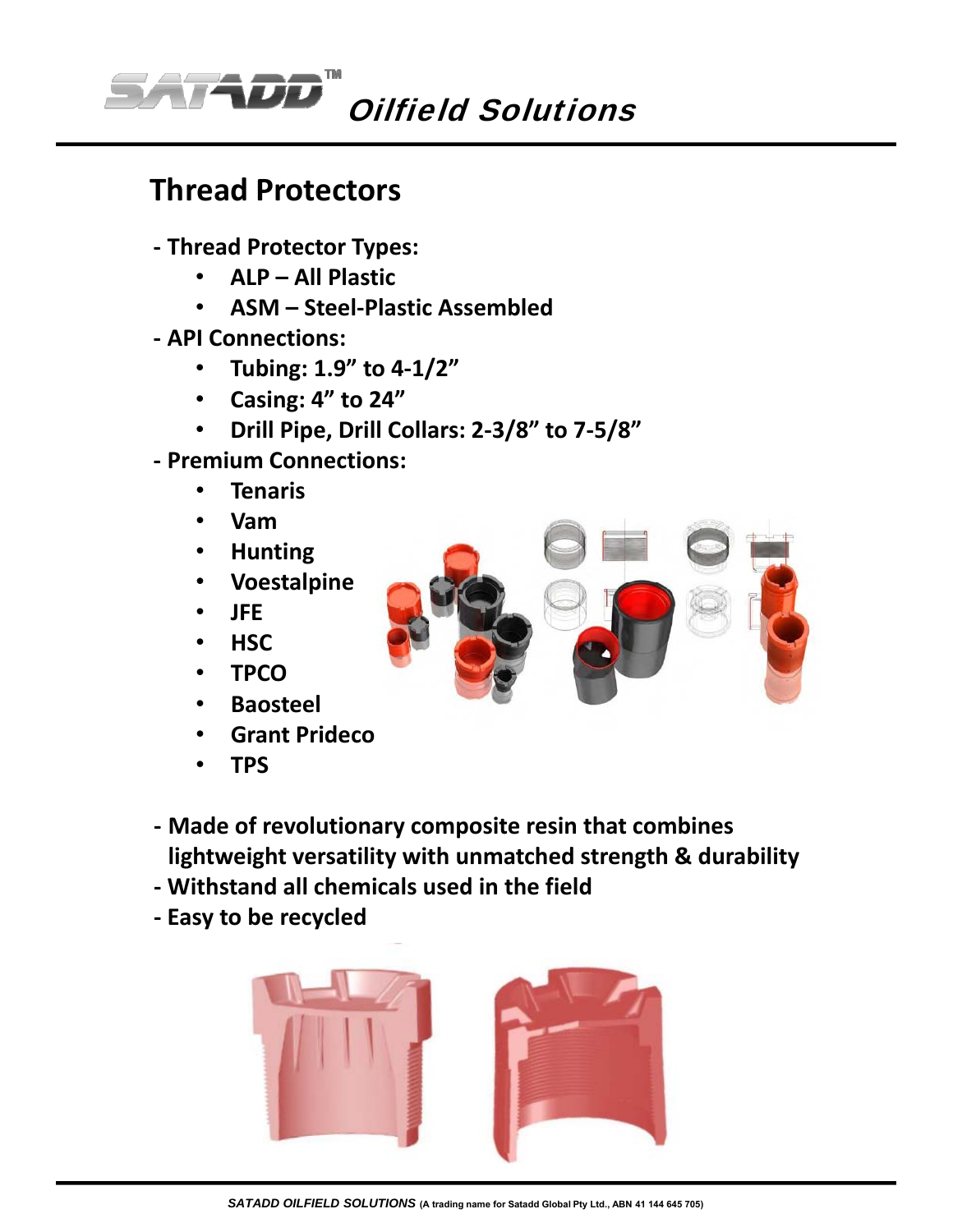

## **ALP – All Plastic Thread Protectors**

- **Manufactured from a high density polyethylene**
- **Temperature tolerance in accordance with API 5CT (‐50F to +150F / ‐46C to +66C)**
- **Meet API 5CT Latest Edition specifications**
- **Available in Heavy Duty & Standard Duty**
- **Corrosion resistance**
- **Impact resistance**
- **Available Colors:**

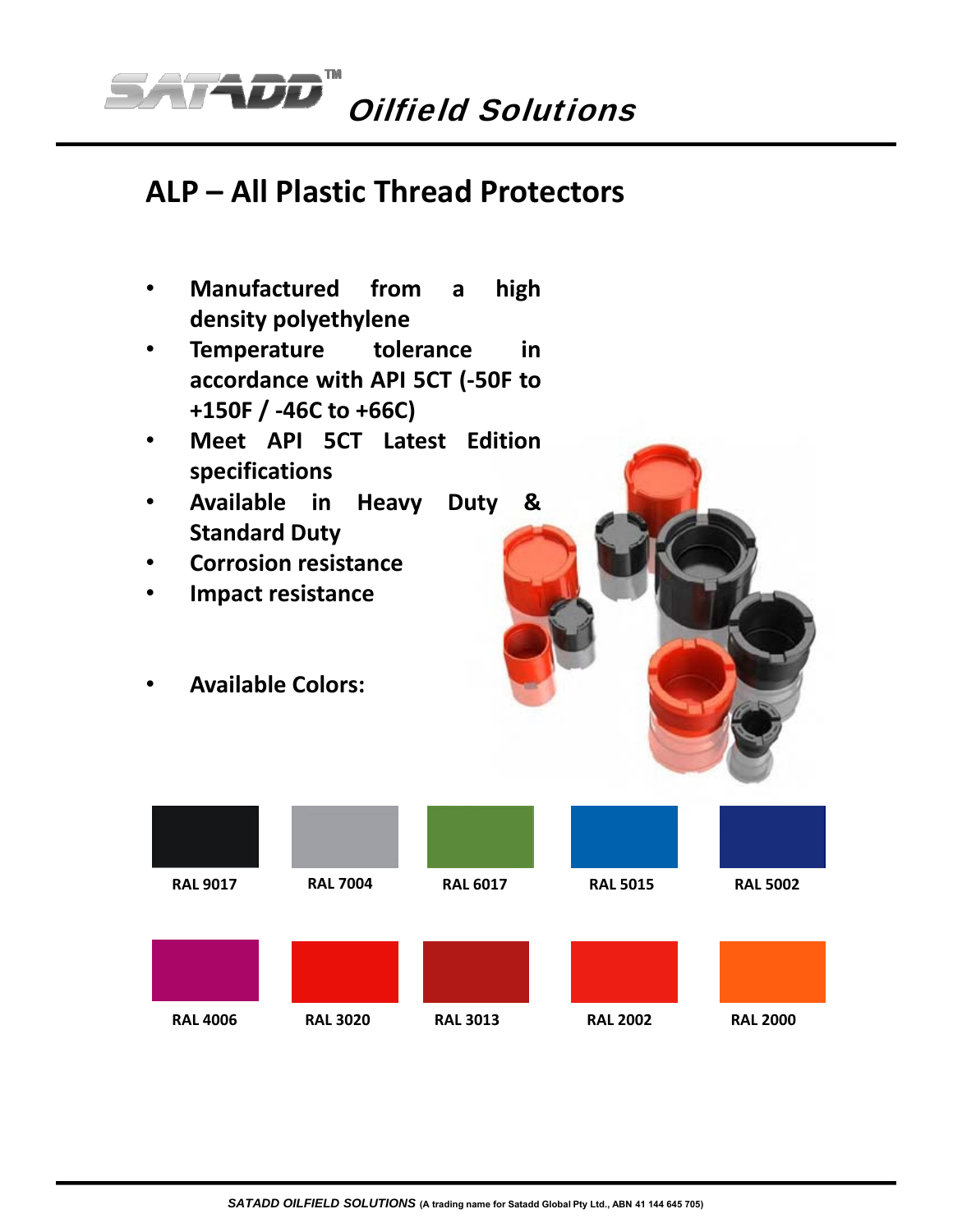

#### **ASM – Steel Plastic Assembled Thread Protectors**

• **With outside steel and inside plastic for PIN, and inside steel and outside plastic for BOX, ASM protectors are now widely used by OCTG mills**



- **ASM protectors are made of plastic blank which is pushed into a heavy‐duty steel bucket with a Roll‐Over Bumper. For both PIN and BOX, the Roll‐Over Bumper can absorb severe impact without damaging the connection**
- **Threads are processed by CNC, which provides precise profile and engagement that makes excellent anti‐stripping and anti‐ vibration performance during the transportation of OCTG**

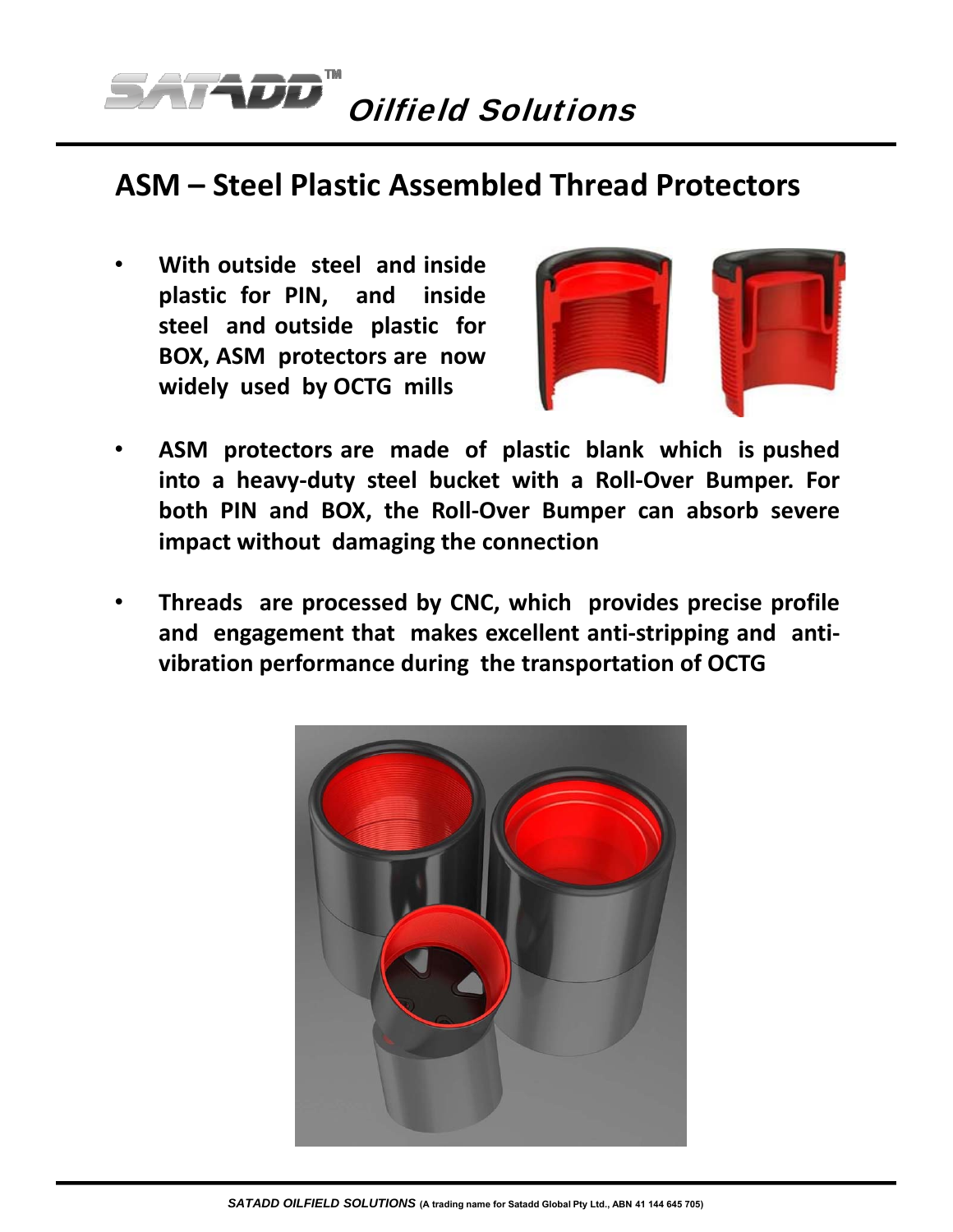

#### **CAP – Line Pipe Protectors**

- **The recessed cap is placed over the pipe‐end and clamps on the external surface of the pipe**
- **Size Range: 5" to 20"**
- **Material: High Density Polyethylene**
- **Suitable for hook lifting and protects the internal pipe surface against penetration from water, dirt and dust**
- **Temperature Tolerance: ‐30 C to +60 C**

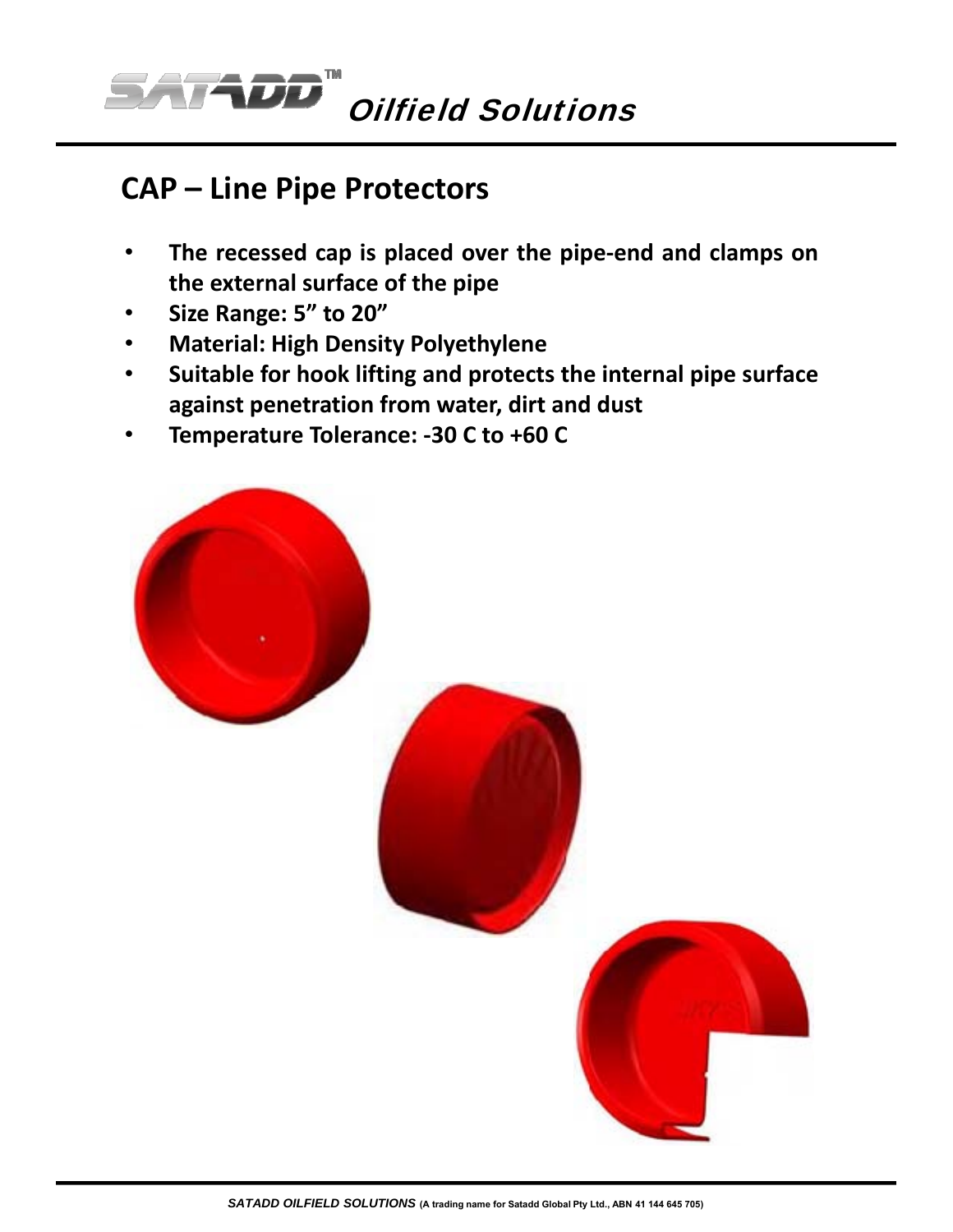

#### **Bumper Rings**

- **Bumper rings have been specifically designed for chrome and high alloy tubular products**
- **Easy to install, keep pipe separated during processing, handling and storage**
- **The general use of pipe grades made of alloyed steel has raised the requirement standards for an improvement in the protection of pipe surfaces in the oil and gas industry**
- **Size Range: 2‐3/8" to 24"**
- **Material: High Density Polyethylene**





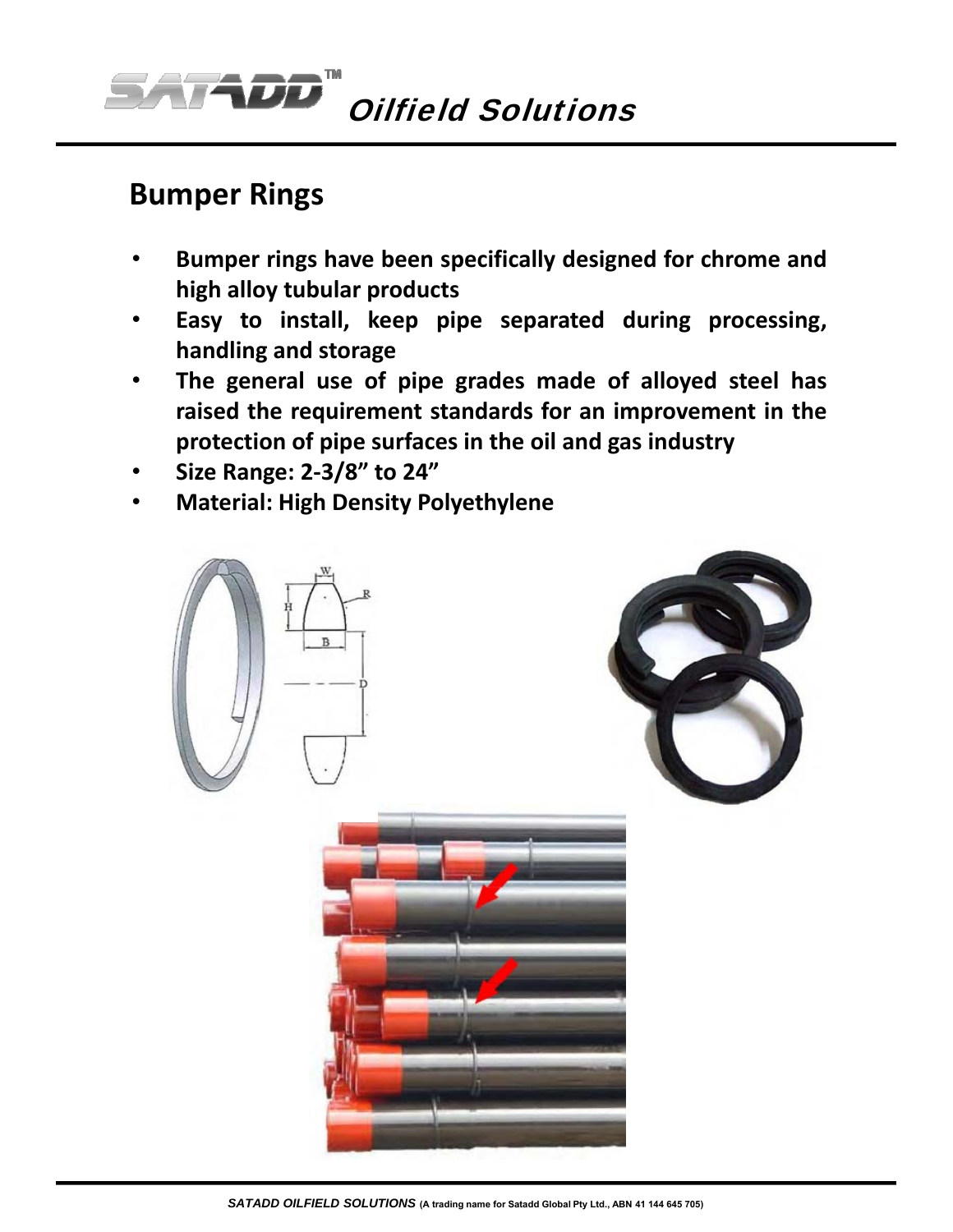

### **Pipe Packing System**

- **PPS Pipe Packing System has been designed to provide a safe, efficient, cost‐effective, and easy‐to‐use method of transportation for tubular products**
- **The PPS exceeds existing pipe handling specifications, ensuring maximum safety for handling crew, the transporter, and the general public**
- **It also increases shipping flexibility to accommodate a variety of pipe sizes**
- **It can be easily assembled to accommodate any combination of tubular goods**
- **Available for all API tubulars sizes from 2 3/8" to 9 5/8"**
- **Lifting Capacity: Up to 12 Metric Tons**

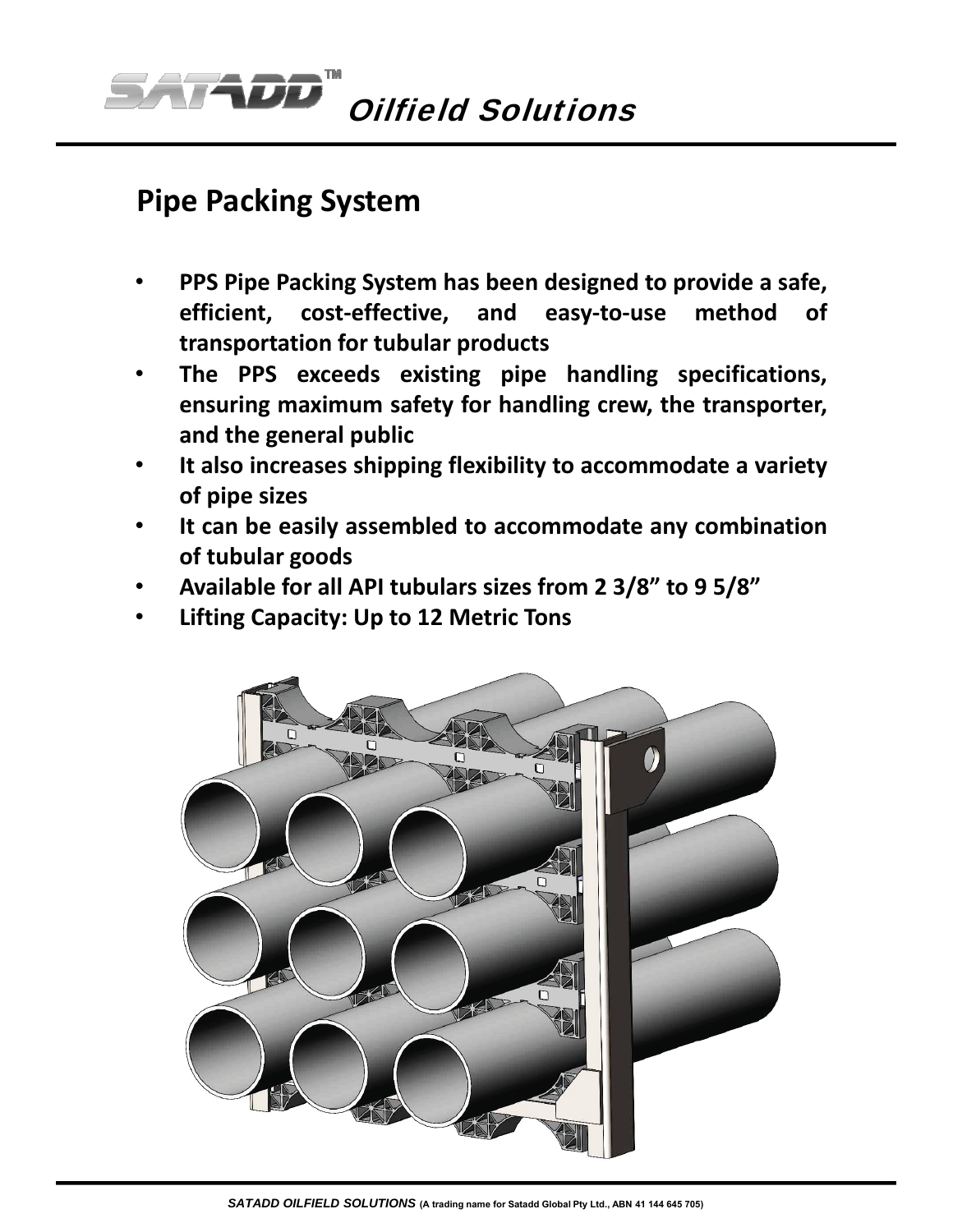

# **Pipe Packing System Configuration**

|       |                                      |                    | <b>PPS-E</b>                |                           |                         |                          | <b>PPS-H</b>              |                         |                          | <b>PPS-R</b>              |                         |                          |
|-------|--------------------------------------|--------------------|-----------------------------|---------------------------|-------------------------|--------------------------|---------------------------|-------------------------|--------------------------|---------------------------|-------------------------|--------------------------|
|       | Total No of<br>joints per<br>package | <b>Total No of</b> | Weight<br>of one<br>segment | Weight<br>of one<br>frame | Package<br><b>WIDTH</b> | Package<br><b>HEIGHT</b> | Weight<br>of one<br>frame | Package<br><b>WIDTH</b> | Package<br><b>HEIGHT</b> | Weight<br>of one<br>frame | Package<br><b>WIDTH</b> | Package<br><b>HEIGHT</b> |
|       | Width*Height=<br>No of joints        | Segments           | Kg                          | Kg                        | mm                      | mm                       | Kg                        | mm                      | mm                       | Kg                        | mm                      | mm                       |
| 23/8" | $8*7=56$                             | 8                  | 3.58                        | 28.64                     | 718                     | 765                      | 47.24                     | 800                     | 765                      | 36.44                     | 800                     | 765                      |
| 27/8" | $7*6=42$                             | 7                  | 3.54                        | 24.78                     | 718                     | 750                      | 43.38                     | 800                     | 750                      | 32.58                     | 800                     | 750                      |
| 31/2" | $6*5=30$                             | 6                  | 3.72                        | 22.32                     | 718                     | 735                      | 40.92                     | 800                     | 735                      | 30.12                     | 800                     | 735                      |
| 41/2" | $5*4=20$                             | 5                  | 3.58                        | 17.9                      | 718                     | 725                      | 36.50                     | 800                     | 725                      | 25.70                     | 800                     | 725                      |
| 5"    | $4*4=16$                             | 5                  | 3.18                        | 15.9                      | 718                     | 780                      | 34.50                     | 800                     | 780                      | 23.70                     | 800                     | 780                      |
| 51/2" | $4*4=16$                             | 5                  | 3.68                        | 18.4                      | 718                     | 840                      | 37.00                     | 800                     | 840                      | 26.20                     | 800                     | 840                      |
| 7"    | $3*3=9$                              | 4                  | 4.14                        | 16.56                     | 718                     | 810                      | 35.16                     | 800                     | 810                      | 24.36                     | 800                     | 810                      |
| 95/8" | $2*2=4$                              | 3                  | 3.16                        | 9.48                      | 560                     | 740                      | 25.50                     | 655                     | 740                      | 16.28                     | 655                     | 740                      |